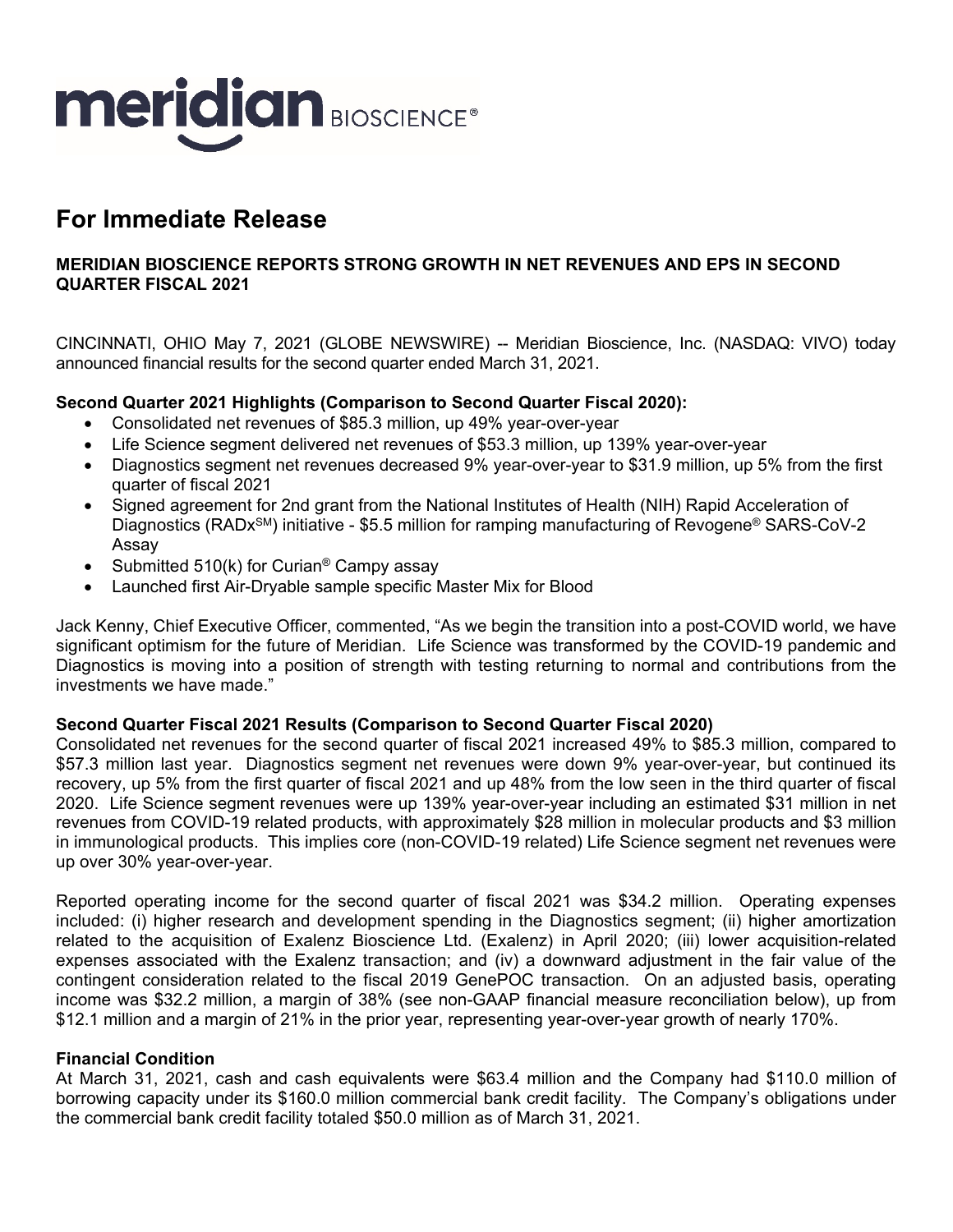Bryan Baldasare, Chief Financial Officer, commented, "Our cash generation continues to be a strength and we remain focused on putting our balance sheet to work to drive both organic and inorganic growth opportunities."

#### **Adjusting Fiscal 2021 Guidance**

As a result of the voluntary withdrawal of the emergency use authorization (EUA) application for the Revogene SARS-CoV-2 assay in February, Meridian is adjusting the Diagnostics segment guidance and the impact on consolidated operating margin and diluted net earnings per share, both on an adjusted basis.

FY2021 Net Revenues:

- Consolidated \$305 million to \$335 million
- Diagnostics segment \$125 million to \$135 million
- Life Science segment \$180 million to \$200 million

FY2021 Adjusted Operating Margin: Consolidated 30% to 33% FY2021 Adjusted Net Earnings Per Share on a Diluted Basis ("EPS"): \$1.60 to \$1.80 (44.3M shares)

While the Life Science segment net revenues were somewhat below the Company's expectations in the second quarter, we continue to see good demand for its reagents. As a result, guidance for the Life Science segment's net revenues has not changed. The \$15 million reduction in net revenues guidance only reflects the removal of any significant contribution from the Diagnostics segment's COVID-19 products as a result of our voluntary withdrawal of our Revogene SARS-COV-2 EUA application and expected timing of re-submission, as well as no clear line of sight as to when our current partner will submit its rapid antigen SARS-CoV-2 test for EUA clearance. Adjusted EPS includes the impact of removal of the net revenues from these tests during our second half of fiscal 2021.

This guidance reflects our current visibility into market conditions and customer order patterns for our products and our current assumptions about the impacts from the COVID-19 pandemic in the U.S. and around the globe.

#### **Conference Call Information**

Jack Kenny, Chief Executive Officer, and Bryan Baldasare, Executive Vice President and Chief Financial Officer, will host a conference call on Friday, May 7, 2021 beginning at 10:00 a.m. Eastern Time to discuss the second quarter financial results and answer questions. A presentation to accompany the quarterly financial results and related discussion will be made available within the Investor Relations section of the Company's website, www.meridianbioscience.com, prior to the conference call.

To participate in the live call by telephone from the U.S., dial (866) 443-5802, or from outside the U.S., dial (513) 360-6924, and enter the audience pass code 9948805. A replay will be available for 14 days beginning at 1:00 p.m. Eastern Time on May 7, 2021 by dialing (855) 859-2056 or (404) 537-3406 and entering pass code 9948805.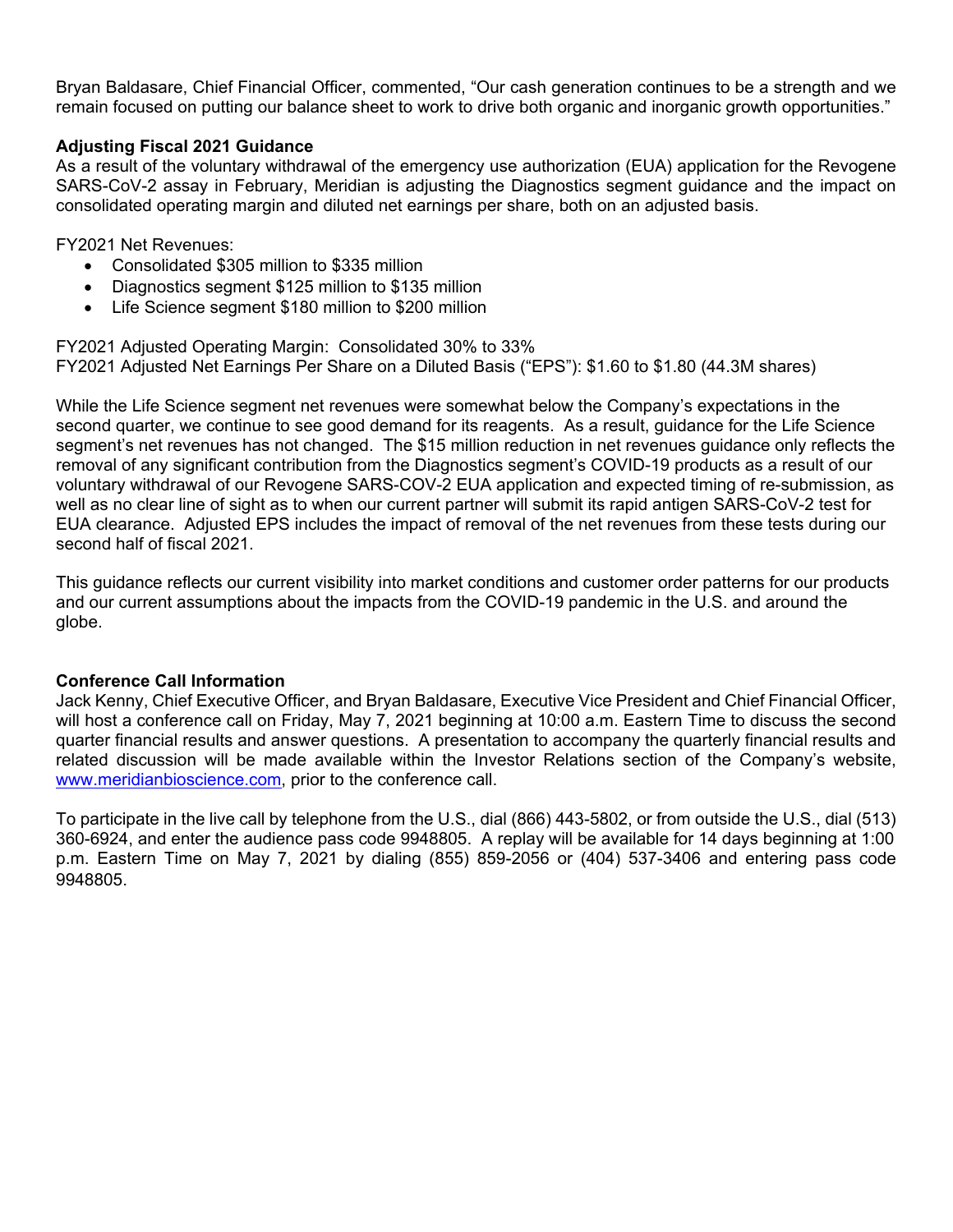## **INTERIM UNAUDITED OPERATING RESULTS**

(In Thousands, Except per Share Data)

The following table sets forth the unaudited comparative results of Meridian on a U.S. generally accepted accounting principles ("GAAP") basis for the interim periods of fiscal 2021 and fiscal 2020.

| <b>Three Months Ended</b>             |           |          |      |          | <b>Six Months Ended</b> |          |           |          |  |  |
|---------------------------------------|-----------|----------|------|----------|-------------------------|----------|-----------|----------|--|--|
|                                       | March 31, |          |      |          |                         |          | March 31, |          |  |  |
|                                       | 2021      |          | 2020 |          | 2021                    |          | 2020      |          |  |  |
| Net revenues                          | \$        | 85,264   | \$   | 57,296   | \$                      | 178,181  | \$        | 104,717  |  |  |
| Cost of sales                         |           | 27,492   |      | 22,750   |                         | 58,861   |           | 42,520   |  |  |
| Gross profit                          |           | 57,772   |      | 34,546   |                         | 119,320  |           | 62,197   |  |  |
| Operating expenses                    |           |          |      |          |                         |          |           |          |  |  |
| Research and development              |           | 6,065    |      | 5,315    |                         | 11,716   |           | 10,078   |  |  |
| Selling and marketing                 |           | 6,540    |      | 6,529    |                         | 13,561   |           | 13,257   |  |  |
| General and administrative            |           | 12,925   |      | 10,628   |                         | 24,863   |           | 19,612   |  |  |
| Acquisition-related costs             |           |          |      | 1,787    |                         |          |           | 1,787    |  |  |
| Change in fair value of acquisition   |           |          |      |          |                         |          |           |          |  |  |
| consideration                         |           | (2,989)  |      | (2, 491) |                         | (1,942)  |           | (1, 304) |  |  |
| Restructuring costs                   |           |          |      | 252      |                         |          |           | 527      |  |  |
| Selected legal costs                  |           | 1,030    |      | 735      |                         | 2,257    |           | 1,055    |  |  |
| Total operating expenses              |           | 23,571   |      | 22,755   |                         | 50,455   |           | 45,012   |  |  |
| Operating income                      |           | 34,201   |      | 11,791   |                         | 68,865   |           | 17,185   |  |  |
| Other income (expense), net           |           | (1, 149) |      | 856      |                         | (1, 565) |           | (512)    |  |  |
| Earnings before income taxes          |           | 33,052   |      | 12,647   |                         | 67,300   |           | 16,673   |  |  |
| Income tax provision                  |           | 6,750    |      | 3,288    |                         | 14,219   |           | 4,487    |  |  |
| Net earnings                          | \$        | 26,302   | \$   | 9,359    | \$                      | 53,081   | \$        | 12,186   |  |  |
| Net earnings per basic common share   | \$        | 0.61     | \$   | 0.22     | \$                      | 1.23     | \$        | 0.28     |  |  |
| Basic common shares outstanding       |           | 43,244   |      | 42,830   |                         | 43,171   |           | 42,810   |  |  |
| Net earnings per diluted common share | \$        | 0.60     | \$   | 0.22     | \$                      | 1.21     | \$        | 0.28     |  |  |
| Diluted common shares outstanding     |           | 44,122   |      | 42,968   |                         | 43,960   |           | 42,953   |  |  |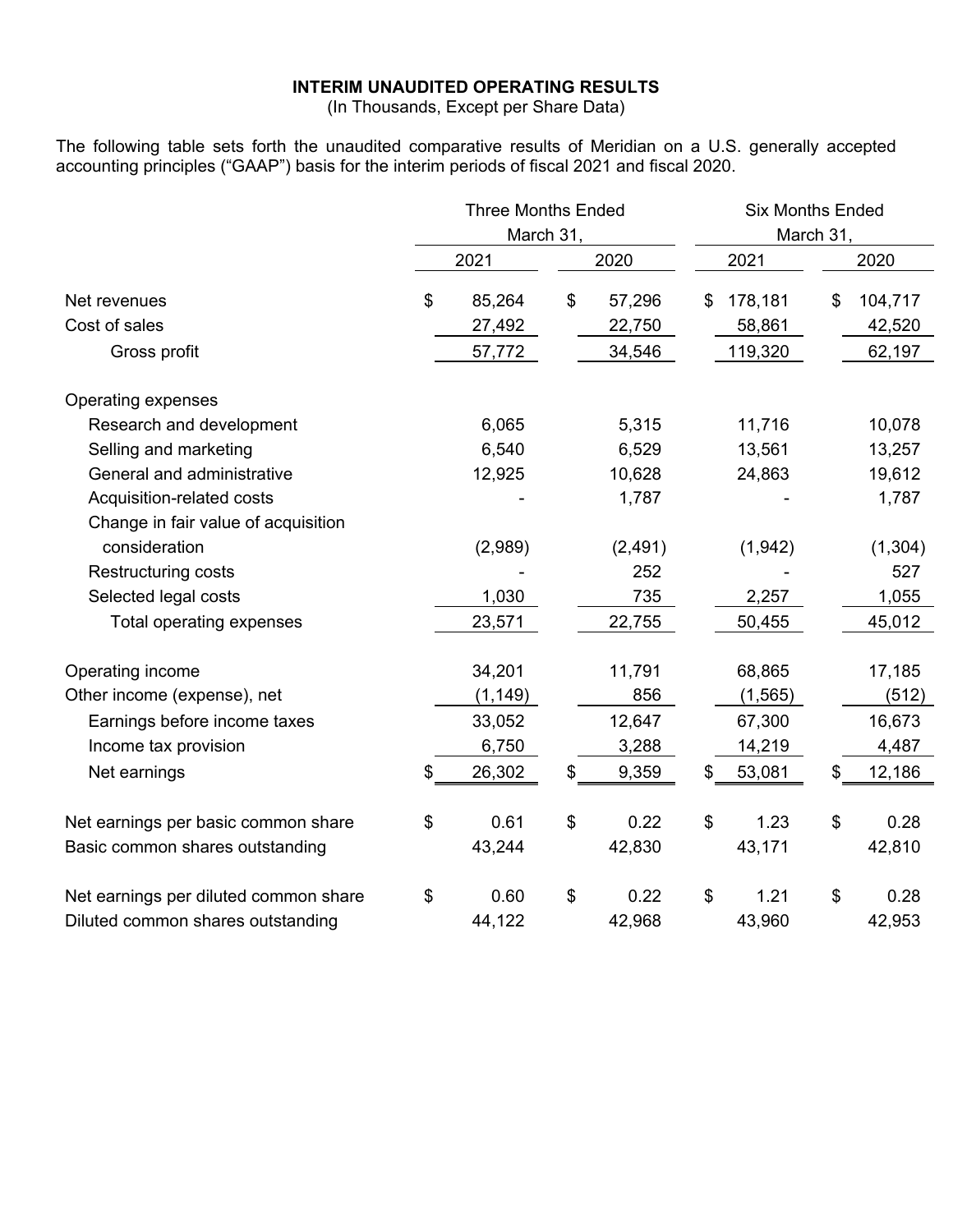#### **Adjusted Financial Measures** (in thousands, except per share data) (see non-GAAP financial measure reconciliation below)

|                                       | <b>Three Months Ended</b> |        |     |        |           | <b>Six Months Ended</b> |   |        |  |  |
|---------------------------------------|---------------------------|--------|-----|--------|-----------|-------------------------|---|--------|--|--|
|                                       | March 31,                 |        |     |        | March 31, |                         |   |        |  |  |
|                                       |                           | 2021   |     | 2020   |           | 2021                    |   | 2020   |  |  |
| Operating income                      |                           | 32,242 |     | 12,074 |           | 69,180                  |   | 19,250 |  |  |
| Net earnings                          |                           | 24,832 |     | 10,004 |           | 53,318                  |   | 14,183 |  |  |
| Net earnings per diluted common share | \$.                       | 0.56   | \$. | 0.23   |           | 1.21                    | S | 0.33   |  |  |

# **Condensed Consolidated Balance Sheet Data** (in thousands)

|                           | March 31,<br>2021 |         |    | September 30,<br>2020 |  |  |  |
|---------------------------|-------------------|---------|----|-----------------------|--|--|--|
| Cash and cash equivalents | S                 | 63,374  | \$ | 53,514                |  |  |  |
| Working capital           |                   | 137,984 |    | 109,666               |  |  |  |
| Long-term debt            |                   | 50,000  |    | 68,824                |  |  |  |
| Shareholders' equity      |                   | 309,473 |    | 247,629               |  |  |  |
| Total assets              |                   | 439,169 |    | 405,261               |  |  |  |

# **Segment Data**

The following table sets forth the unaudited net revenues and segment data for the interim periods in fiscal 2021 and fiscal 2020 (in thousands):

|                                         |    | <b>Three Months Ended</b><br>March 31, |  |        |    | <b>Six Months Ended</b><br>March 31, |      |         |  |
|-----------------------------------------|----|----------------------------------------|--|--------|----|--------------------------------------|------|---------|--|
|                                         |    | 2021                                   |  | 2020   |    | 2021                                 |      | 2020    |  |
| Net Revenues - By Product Platform/Type |    |                                        |  |        |    |                                      |      |         |  |
| Diagnostics                             |    |                                        |  |        |    |                                      |      |         |  |
| Molecular assays                        | \$ | 4,395 \$                               |  | 7,238  | \$ | 8,985                                | - \$ | 14,077  |  |
| Non-molecular assays                    |    | 27,554                                 |  | 27,704 |    | 53,285                               |      | 55,656  |  |
| <b>Total Diagnostics</b>                |    | 31,949                                 |  | 34,942 |    | 62,270                               |      | 69,733  |  |
| Life Science                            |    |                                        |  |        |    |                                      |      |         |  |
| Molecular reagents                      |    | 37,752                                 |  | 11,534 |    | 83,776                               |      | 16,902  |  |
| Immunological reagents                  |    | 15,563                                 |  | 10,820 |    | 32,135                               |      | 18,082  |  |
| <b>Total Life Science</b>               |    | 53,315                                 |  | 22,354 |    | 115,911                              |      | 34,984  |  |
| Total Net Revenues                      | \$ | 85,264                                 |  | 57,296 | S  | 178,181                              |      | 104.717 |  |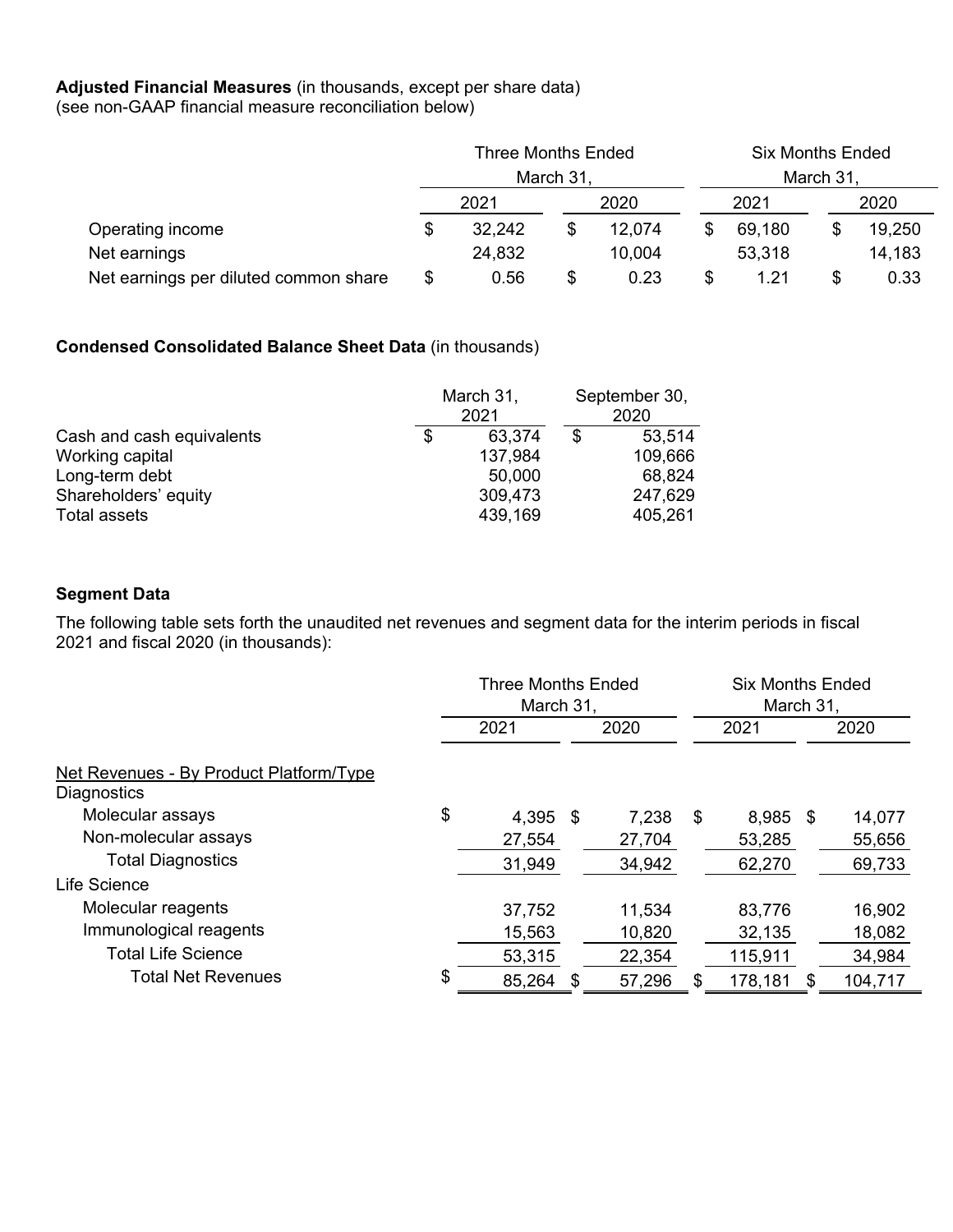|                                                                        | <b>Three Months Ended</b><br>March 31, |         |                |         | <b>Six Months Ended</b><br>March 31, |             |      |         |
|------------------------------------------------------------------------|----------------------------------------|---------|----------------|---------|--------------------------------------|-------------|------|---------|
|                                                                        | 2021                                   |         |                | 2020    |                                      | 2021        |      | 2020    |
| <u>Net Revenues - By Disease State/Geography</u><br><b>Diagnostics</b> |                                        |         |                |         |                                      |             |      |         |
| Gastrointestinal assays                                                | \$                                     | 15,666  | \$             | 14,014  | \$                                   | $31,118$ \$ |      | 30,060  |
| Respiratory illness assays                                             |                                        | 3,686   |                | 10,863  |                                      | 8,492       |      | 18,612  |
| Blood chemistry assays                                                 |                                        | 4,358   |                | 4,194   |                                      | 8,753       |      | 9,142   |
| Other                                                                  |                                        | 8,239   |                | 5,871   |                                      | 13,907      |      | 11,919  |
| <b>Total Diagnostics</b>                                               |                                        | 31,949  |                | 34,942  |                                      | 62,270      |      | 69,733  |
| Life Science                                                           |                                        |         |                |         |                                      |             |      |         |
| Americas                                                               |                                        | 13,550  |                | 4,612   |                                      | 32,296      |      | 8,623   |
| <b>EMEA</b>                                                            |                                        | 21,773  |                | 9,946   |                                      | 54,066      |      | 14,907  |
| <b>ROW</b>                                                             |                                        | 17,992  |                | 7,796   |                                      | 29,549      |      | 11,454  |
| <b>Total Life Science</b>                                              |                                        | 53,315  |                | 22,354  |                                      | 115,911     |      | 34,984  |
| <b>Total Net Revenues</b>                                              | \$                                     | 85,264  | \$             | 57,296  | \$                                   | 178,181     | \$   | 104,717 |
| <b>OPERATING INCOME (LOSS)</b>                                         |                                        |         |                |         |                                      |             |      |         |
| Diagnostics                                                            | \$                                     | 2,421   | $\mathfrak{L}$ | 4,729   | \$                                   | 1,239       | - \$ | 9,870   |
| Life Science                                                           |                                        | 36,089  |                | 9,931   |                                      | 75,886      |      | 12,259  |
| Corporate                                                              |                                        | (4,325) |                | (2,896) |                                      | (8, 288)    |      | (4,983) |
| Eliminations                                                           |                                        | 16      |                | 27      |                                      | 28          |      | 39      |
| <b>Total Operating Income</b>                                          | \$                                     | 34,201  | \$             | 11,791  | \$                                   | 68,865      | \$   | 17,185  |

Geographic Regions

Americas = North and Latin America EMEA = Europe, Middle East and Africa ROW = Rest of World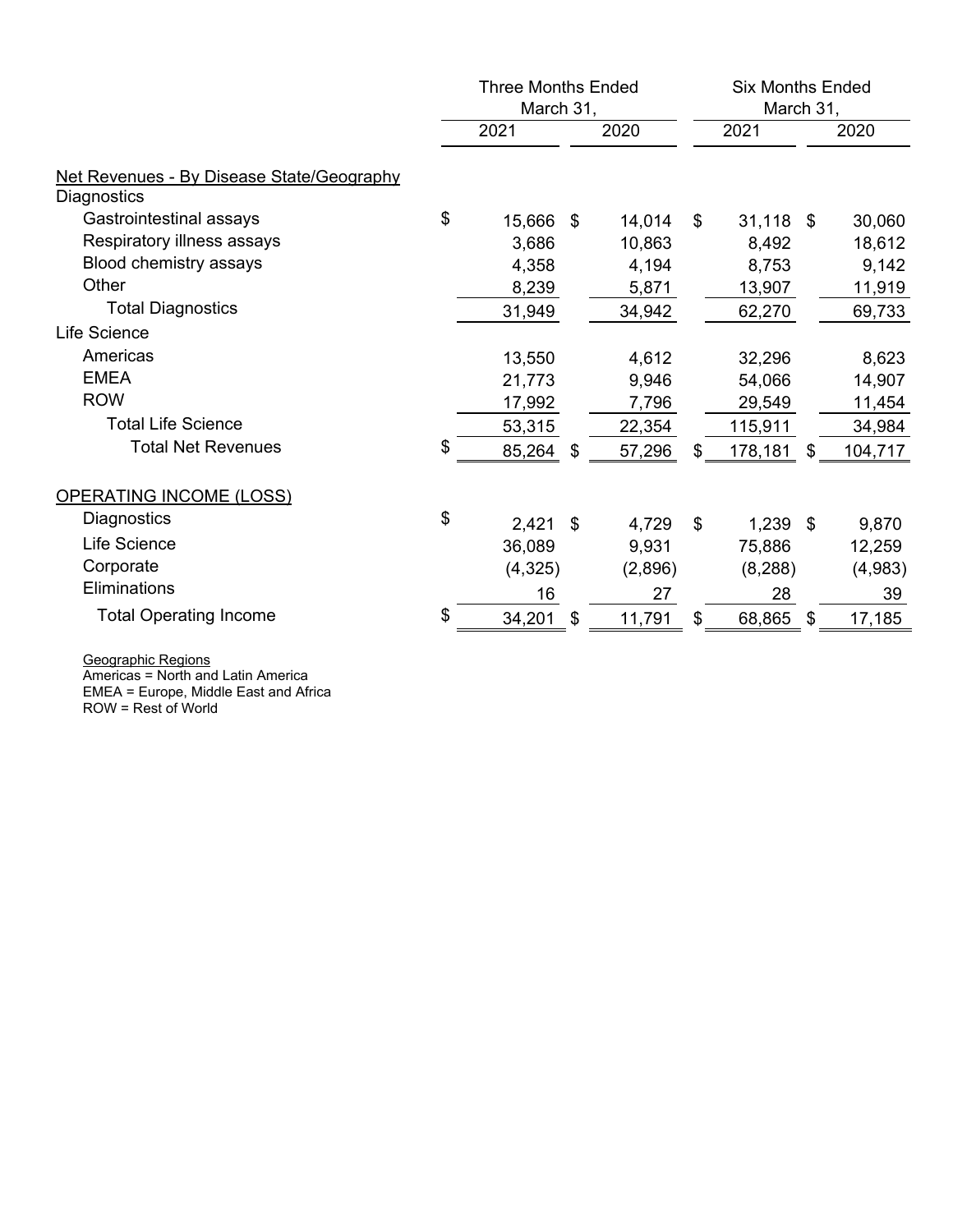#### **NON-GAAP FINANCIAL MEASURES**

In this press release, we have supplemented our reported GAAP financial information with information on operating expenses, operating income, operating margin, net earnings, basic net earnings per share and diluted net earnings per share, each on an adjusted basis excluding the effects of certain acquisition-related costs, changes in fair value of the acquisition consideration, restructuring costs, and selected legal costs, each of which is a non-GAAP measure. We have provided in the tables below reconciliations to the operating expenses, operating income, net earnings, basic net earnings per share and diluted net earnings per share amounts reported under GAAP for the three- and six-month periods ended March 31, 2021 and 2020.

We believe this information is useful to an investor in evaluating our performance because:

- 1. These measures help investors to more meaningfully evaluate and compare the results of operations from period to period by removing the impacts of these non-routine items; and
- 2. These measures are used by our management for various purposes, including evaluating performance against incentive bonus achievement targets, comparing performance from period to period in presentations to our board of directors, and as a basis for strategic planning and forecasting.

These non-GAAP measures may be different from non-GAAP measures used by other companies. In addition, the non-GAAP measures are not based on any comprehensive set of accounting rules or principles. Non-GAAP measures have limitations, in that they do not reflect all amounts associated with our results as determined in accordance with GAAP. Therefore, these measures should only be used to evaluate our results in conjunction with corresponding GAAP measures.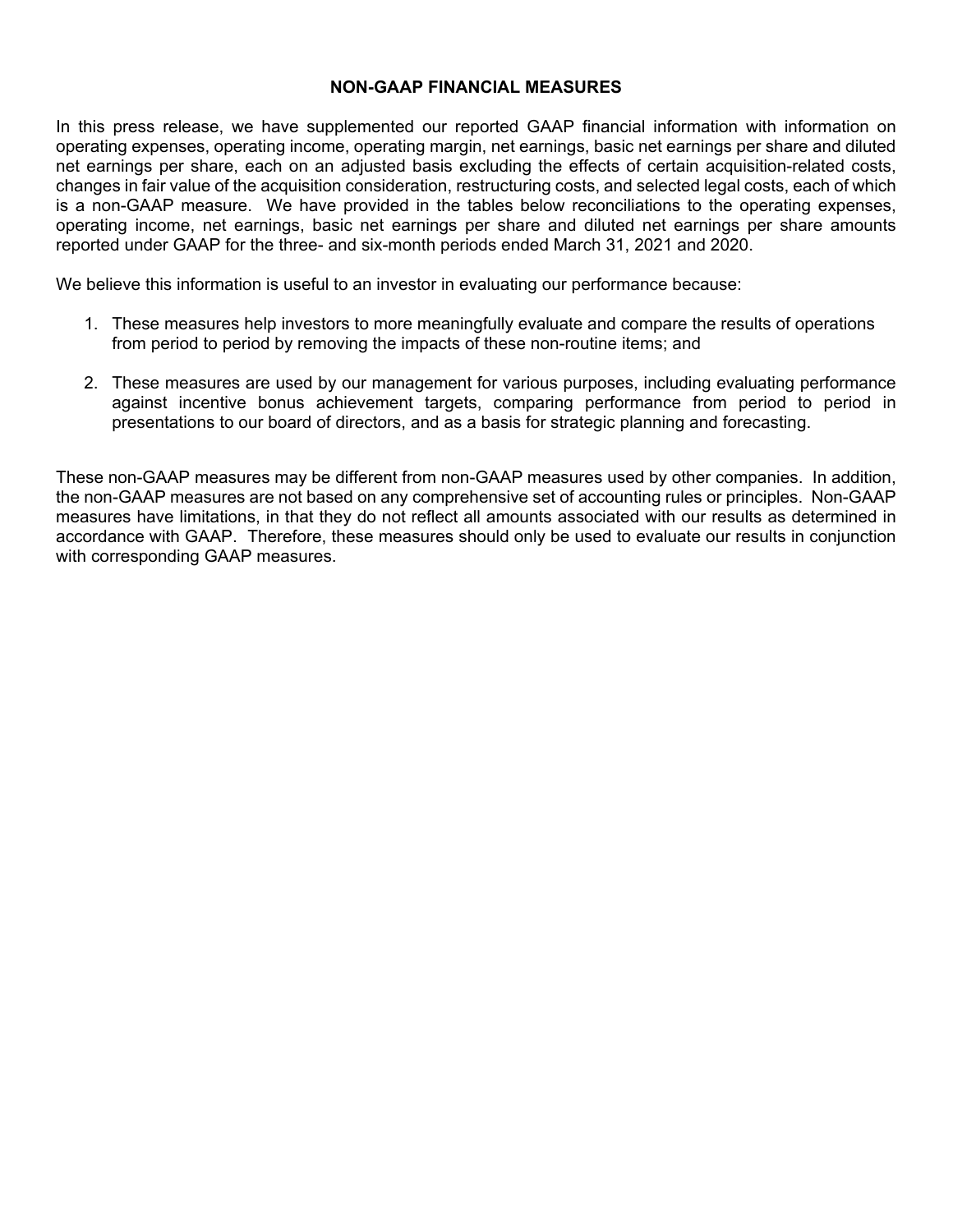# **SECOND QUARTER AND SIX MONTH YEAR-TO-DATE GAAP TO NON-GAAP RECONCILIATION TABLES**

(In Thousands, Except per Share Data)

|                                                      |              | <b>Three Months</b> | <b>Six Months</b> |                 |  |  |  |
|------------------------------------------------------|--------------|---------------------|-------------------|-----------------|--|--|--|
|                                                      |              | Ended March 31,     |                   | Ended March 31, |  |  |  |
|                                                      | 2021         | 2020                | 2021              | 2020            |  |  |  |
| <b>Operating Expenses -</b>                          |              |                     |                   |                 |  |  |  |
| <b>GAAP</b> basis                                    | \$23,571     | \$22,755            | 50,455<br>\$      | \$45,012        |  |  |  |
| Acquisition-related costs                            |              | (1,787)             |                   | (1,787)         |  |  |  |
| Change in fair value of acquisition                  |              |                     |                   |                 |  |  |  |
| consideration                                        | 2,989        | 2,491               | 1,942             | 1,304           |  |  |  |
| <b>Restructuring costs</b><br>Selected legal costs   |              | (252)               |                   | (527)           |  |  |  |
|                                                      | (1,030)      | (735)               | (2, 257)          | (1,055)         |  |  |  |
| <b>Adjusted Operating Expenses</b>                   | 25,530<br>\$ | \$22,472            | 50,140<br>\$      | 42,947<br>\$    |  |  |  |
| Operating Income -                                   |              |                     |                   |                 |  |  |  |
| <b>GAAP</b> basis                                    | \$34,201     | 11,791<br>\$        | 68,865<br>\$      | 17,185<br>\$    |  |  |  |
| Acquisition-related costs                            |              | 1,787               |                   | 1,787           |  |  |  |
| Change in fair value of acquisition<br>consideration | (2,989)      | (2, 491)            | (1, 942)          | (1, 304)        |  |  |  |
| Restructuring costs                                  |              | 252                 |                   | 527             |  |  |  |
| Selected legal costs                                 | 1,030        | 735                 | 2,257             | 1,055           |  |  |  |
| <b>Adjusted Operating Income</b>                     | \$32,242     | \$12,074            | 69,180            | 19,250<br>\$    |  |  |  |
|                                                      |              |                     |                   |                 |  |  |  |
| Net Earnings -                                       |              |                     |                   |                 |  |  |  |
| <b>GAAP</b> basis                                    | 26,302<br>\$ | 9,359<br>\$         | 53,081<br>\$      | 12,186<br>\$    |  |  |  |
| Acquisition-related costs                            |              | 1,787               |                   | 1,787           |  |  |  |
| Change in fair value of acquisition                  |              |                     |                   |                 |  |  |  |
| consideration *                                      | (2, 244)     | (1,886)             | (1, 458)          | (985)           |  |  |  |
| Restructuring costs *                                |              | 190                 |                   | 398             |  |  |  |
| Selected legal costs *                               | 774          | 554                 | 1,695             | 797             |  |  |  |
| <b>Adjusted Earnings</b>                             | \$24,832     | 10,004<br>\$        | 53,318<br>\$      | \$<br>14,183    |  |  |  |
| Basic Earnings per Common Share -                    |              |                     |                   |                 |  |  |  |
| <b>GAAP</b> basis                                    | \$<br>0.61   | \$<br>0.22          | \$<br>1.23        | 0.28<br>\$      |  |  |  |
| Acquisition-related costs                            |              | 0.04                |                   | 0.04            |  |  |  |
| Change in fair value of acquisition                  |              |                     |                   |                 |  |  |  |
| consideration                                        | (0.05)       | (0.04)              | (0.03)            | (0.02)          |  |  |  |
| Restructuring costs                                  |              |                     |                   | 0.01            |  |  |  |
| Selected legal costs                                 | 0.02         | 0.01                | 0.04              | 0.02            |  |  |  |
| Adjusted Basic EPS **                                | \$<br>0.57   | 0.23<br>\$          | 1.24<br>\$        | 0.33<br>\$      |  |  |  |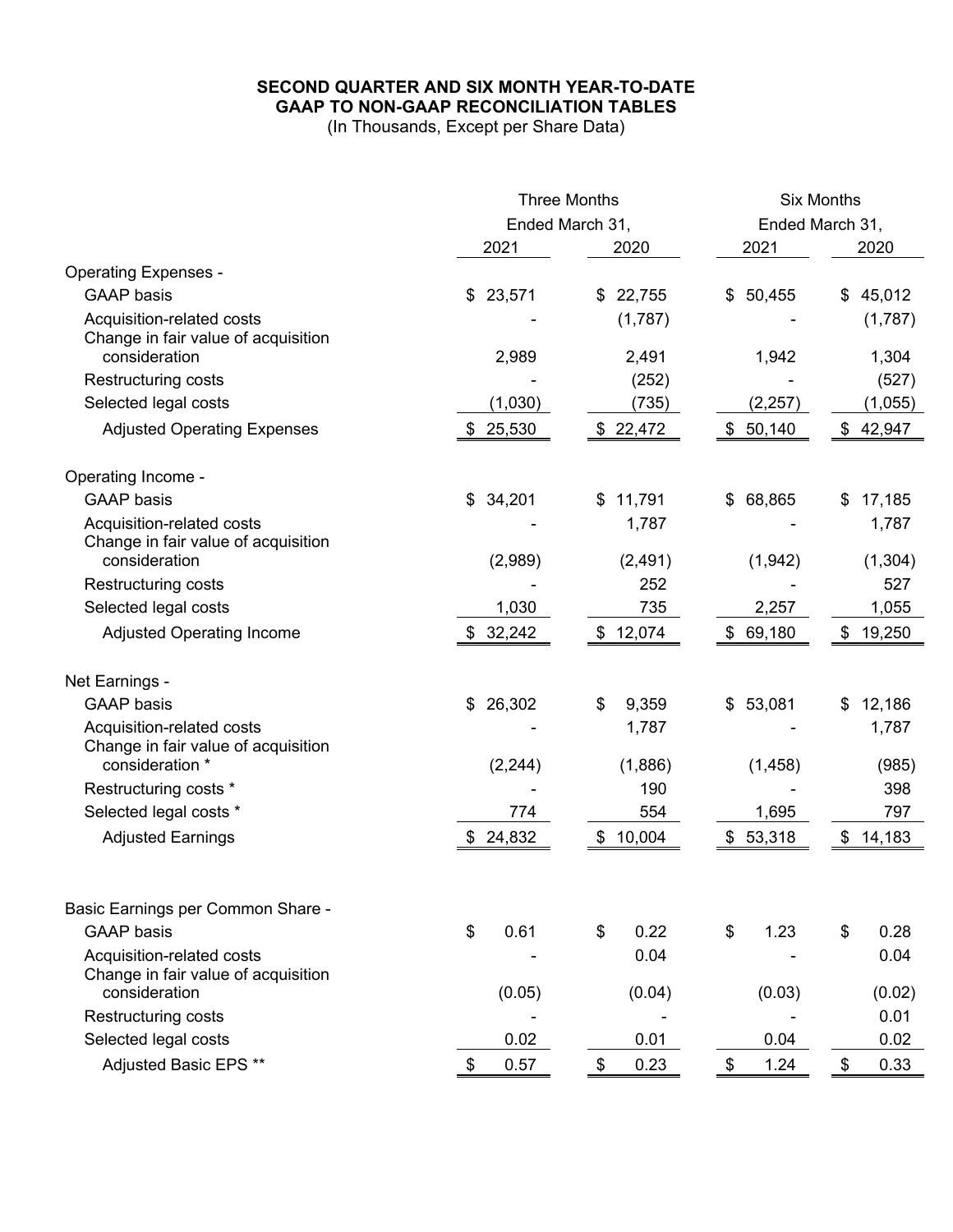|                                                                  | <b>Three Months</b> |        |      |        |                 | <b>Six Months</b> |    |        |  |  |
|------------------------------------------------------------------|---------------------|--------|------|--------|-----------------|-------------------|----|--------|--|--|
|                                                                  | Ended March 31,     |        |      |        | Ended March 31, |                   |    |        |  |  |
|                                                                  | 2021                |        | 2020 |        | 2021            |                   |    | 2020   |  |  |
| Diluted Earnings per Common Share -                              |                     |        |      |        |                 |                   |    |        |  |  |
| <b>GAAP</b> basis                                                | \$                  | 0.60   | \$   | 0.22   | S               | 1.21              | \$ | 0.28   |  |  |
| Acquisition-related costs<br>Change in fair value of acquisition |                     |        |      | 0.04   |                 |                   |    | 0.04   |  |  |
| consideration                                                    |                     | (0.05) |      | (0.04) |                 | (0.03)            |    | (0.02) |  |  |
| Restructuring costs                                              |                     |        |      |        |                 |                   |    | 0.01   |  |  |
| Selected legal costs                                             |                     | 0.02   |      | 0.01   |                 | 0.04              |    | 0.02   |  |  |
| Adjusted Diluted EPS ***                                         |                     | 0.56   | S    | 0.23   |                 | 1.21              | S  | 0.33   |  |  |

Net of tax, as applicable.

\*\* Three months ended March 31, 2021 does not sum to total due to rounding.

\*\*\* Three and six months ended March 31, 2021 do not sum to total due to rounding.

#### FORWARD-LOOKING STATEMENTS

The Private Securities Litigation Reform Act of 1995 provides a safe harbor from civil litigation for forward-looking statements accompanied by meaningful cautionary statements. Except for historical information, this report contains forward-looking statements within the meaning of Section 27A of the Securities Act of 1933, as amended, and Section 21E of the Securities Exchange Act of 1934, which may be identified by words such as "continues", "estimates", "anticipates", "projects", "plans", "seeks", "may", "will", "expects", "intends", "believes", "signals", "should", "can", "guidance" and similar expressions or the negative versions thereof and which also may be identified by their context. All statements that address operating performance or events or developments that Meridian Bioscience, Inc. ("Meridian" or "the Company") expects or anticipates will occur in the future, including, but not limited to, statements relating to per share diluted net earnings, sales, product demand, net revenues, operating margin, other guidance and the impact of COVID-19 on its business and prospects, are forward-looking statements. Such statements, whether expressed or implied, are based upon current expectations of the Company and speak only as of the date made. Specifically, Meridian's forward-looking statements are, and will be, based on management's then-current views and assumptions regarding future events and operating performance. Meridian assumes no obligation to publicly update or revise any forward-looking statements even if experience or future changes make it clear that any projected results expressed or implied therein will not be realized. These statements are subject to various risks, uncertainties and other factors that could cause actual results to differ materially, including, without limitation, the following:

Meridian's operating results, financial condition and continued growth depends, in part, on its ability to introduce into the marketplace enhancements of existing products or new products that incorporate technological advances, meet customer requirements and respond to products developed by Meridian's competition, its ability to effectively sell such products and its ability to successfully expand and effectively manage increased sales and marketing operations. While Meridian has introduced a number of internally developed products and acquired products, there can be no assurance that it will be successful in the future in introducing such products on a timely basis or in protecting its intellectual property, and unexpected or costly manufacturing costs associated with its introduction of new products or acquired products could cause actual results to differ from expectations. Meridian relies on proprietary, patented and licensed technologies. As such, the Company's ability to protect its intellectual property rights, as well as the potential for intellectual property litigation, would impact its results. Ongoing consolidations of reference laboratories and formation of multi-hospital alliances may cause adverse changes to pricing and distribution. Recessionary pressures on the economy and the markets in which the Company's customers operate, as well as adverse trends in buying patterns from customers, can change expected results. Costs and difficulties in complying with laws and regulations, including those administered by the United States Food and Drug Administration, can result in unanticipated expenses and delays and interruptions to the sale of new and existing products, as can the uncertainty of regulatory approvals and the regulatory process (including the currently ongoing study and other FDA actions regarding the Company's LeadCare products). The international scope of Meridian's operations, including changes in the relative strength or weakness of the U.S. dollar and general economic conditions in foreign countries, can impact results and make them difficult to predict. One of Meridian's growth strategies is the acquisition of